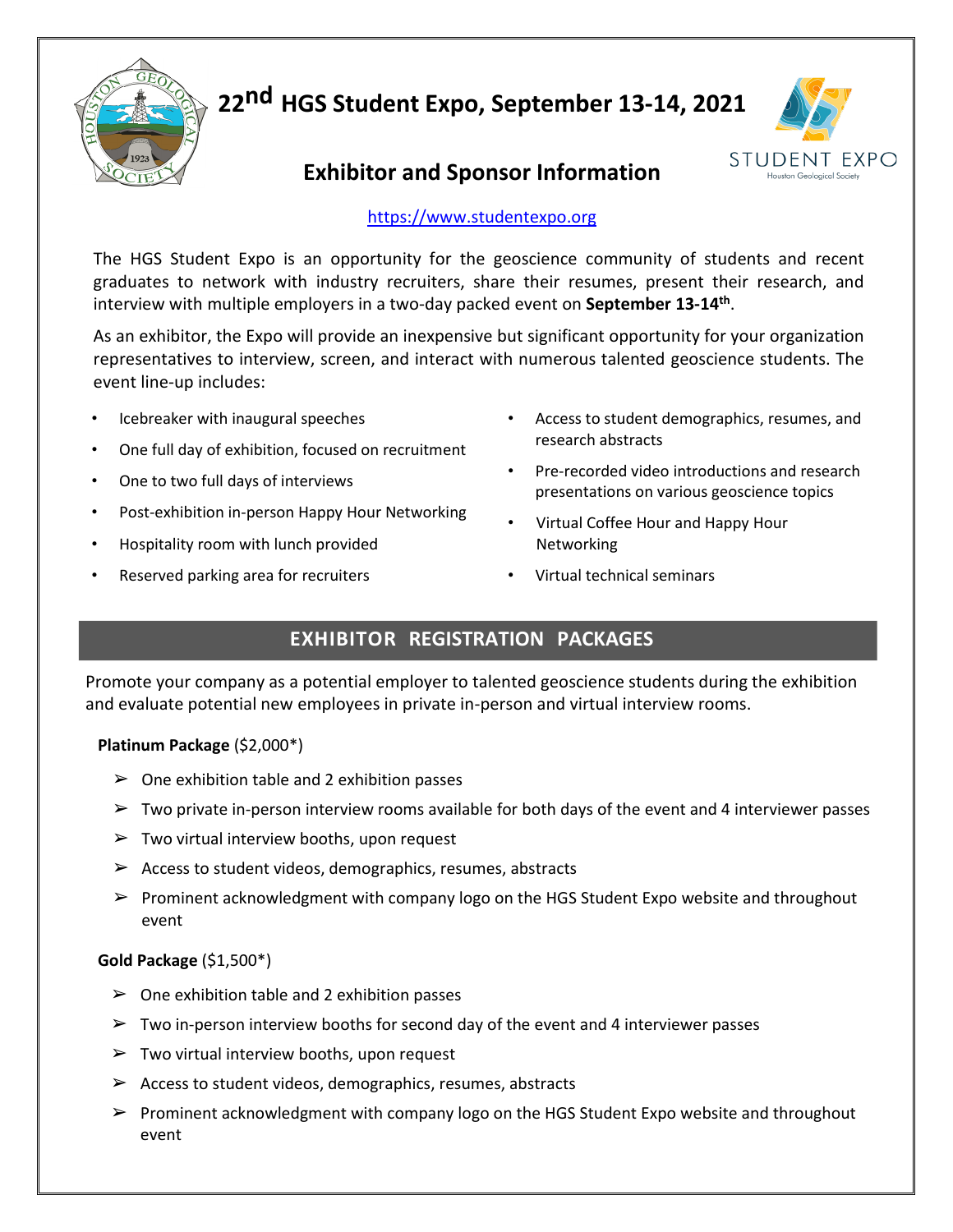## **22nd HGS Student Expo, September 13-14, 2021**

### **EXHIBITOR REGISTRATION PACKAGES continued**

#### **Silver Package** (\$1,000\*)

- $\triangleright$  One exhibition table and 2 exhibitor passes
- $\triangleright$  One in-person interview booth for second day of the event and 2 interviewer passes
- $\triangleright$  One virtual interview booth, upon request
- $\triangleright$  Access to student videos, demographics, resumes, abstracts
- ➢ Prominent acknowledgment with company name on the HGS Student Expo website and throughout event

#### **Bronze Package** (\$500\*)

- $\triangleright$  One virtual interview booth, upon request
- $\triangleright$  Access to student videos, demographics, resumes, abstracts
- $\triangleright$  Prominent acknowledgment with company name on the HGS Student Expo website and throughout event

#### **Additional Items:**

- $\triangleright$  Additional In-person or Virtual Interview Booth \$200\* each
- $\triangleright$  Additional In-person Attendee \$200\* each

\*50% discount available for first-time exhibitor registration, up to \$500 discount maximum!

#### **SPONSORSHIP PACKAGES**

Special recognition on the HGS Student Expo website with logo and throughout the event.

| ⋗ | Handouts                                                 | \$1,500 |
|---|----------------------------------------------------------|---------|
| ➤ | Signage                                                  | \$1,000 |
| ⋗ | <b>Research Presentation Awards</b>                      | \$1,000 |
| ➤ | Elevator Pitch Awards                                    | \$500   |
|   | $\triangleright$ Virtual Coffee Hour Networking Sessions | \$500   |
| ➤ | Virtual Happy Hour Networking Session                    | \$500   |
|   | <b>Seminar Sessions</b>                                  | S250    |

For more information about how to sponsor the 2021 HGS Student Expo, please email [office@hgs.org.](mailto:office@hgs.org)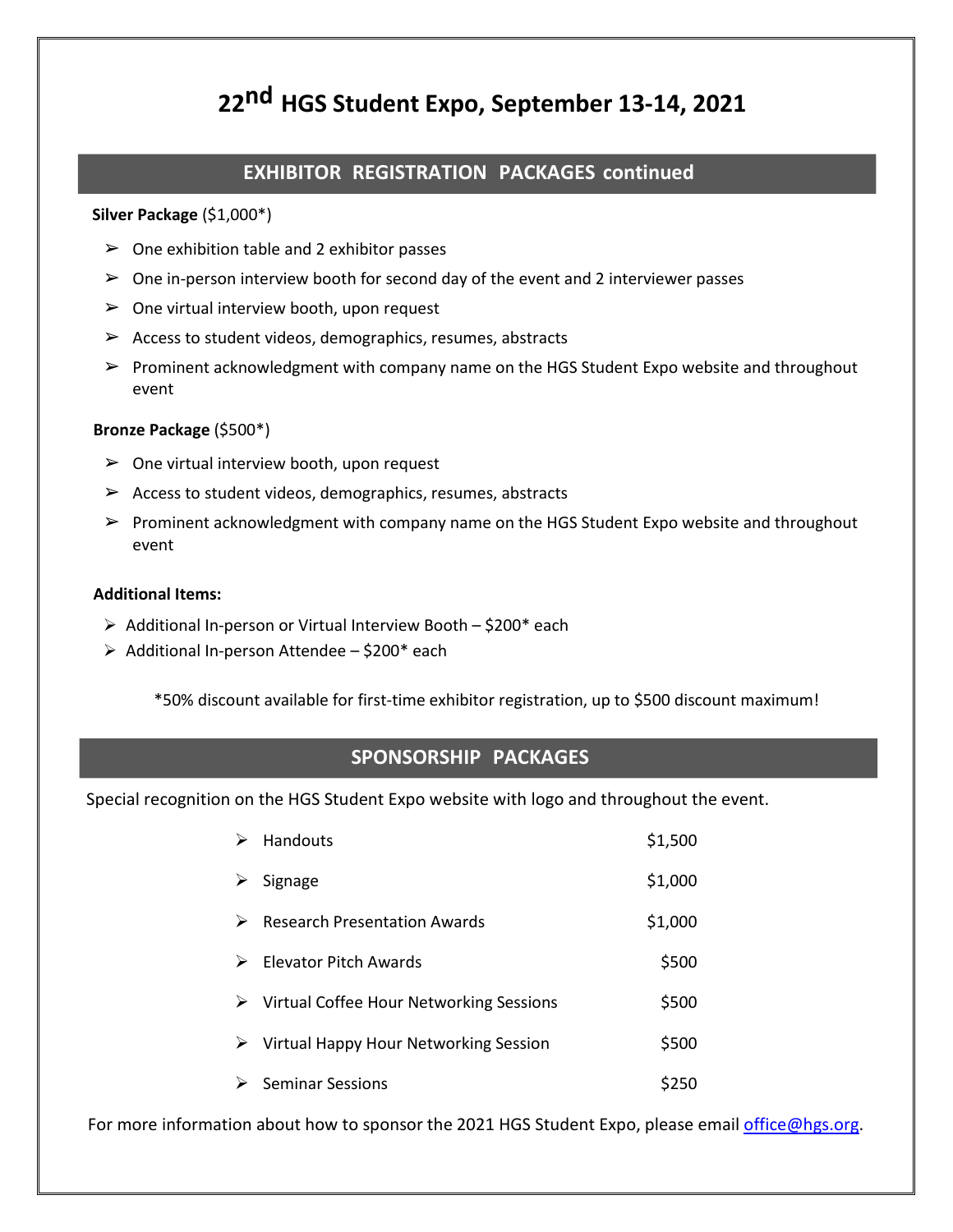# **HGS Student Expo Exhibition and Sponsorship Agreement**

| <b>Exhibitor and Sponsor Information</b>              |  |  |  |  |  |
|-------------------------------------------------------|--|--|--|--|--|
| Exhibitor/Sponsor: Exhibitor/Sponsor:                 |  |  |  |  |  |
|                                                       |  |  |  |  |  |
| Contact email: <u>contact email:</u>                  |  |  |  |  |  |
|                                                       |  |  |  |  |  |
|                                                       |  |  |  |  |  |
|                                                       |  |  |  |  |  |
| <b>Exhibitor Package Options</b>                      |  |  |  |  |  |
| Platinum Package US \$2000                            |  |  |  |  |  |
| Gold Package US \$1500                                |  |  |  |  |  |
| Silver Package US \$1000                              |  |  |  |  |  |
| Bronze Package US \$500                               |  |  |  |  |  |
| Additional Interview Booth US \$200 each              |  |  |  |  |  |
| Number of additional in-person booths requested______ |  |  |  |  |  |
| Number of additional virtual booths requested         |  |  |  |  |  |
| Additional In-person Attendee US \$200 each           |  |  |  |  |  |
| Number of additional attendees requested ______       |  |  |  |  |  |

## **Sponsorship Package Options**

| Handouts US \$1500 (1 available)                              |
|---------------------------------------------------------------|
| Signage US \$1000 (1 available)                               |
| Research Presentation Awards US \$1000 (1 available)          |
| Elevator Pitch Awards US \$500 (1 available)                  |
| Virtual Coffee Hour Networking Session US \$500 (1 available) |
| Virtual Happy Hour Networking Session US \$500 (1 available)  |
| Seminar Sessions US \$250 (6 available)                       |
|                                                               |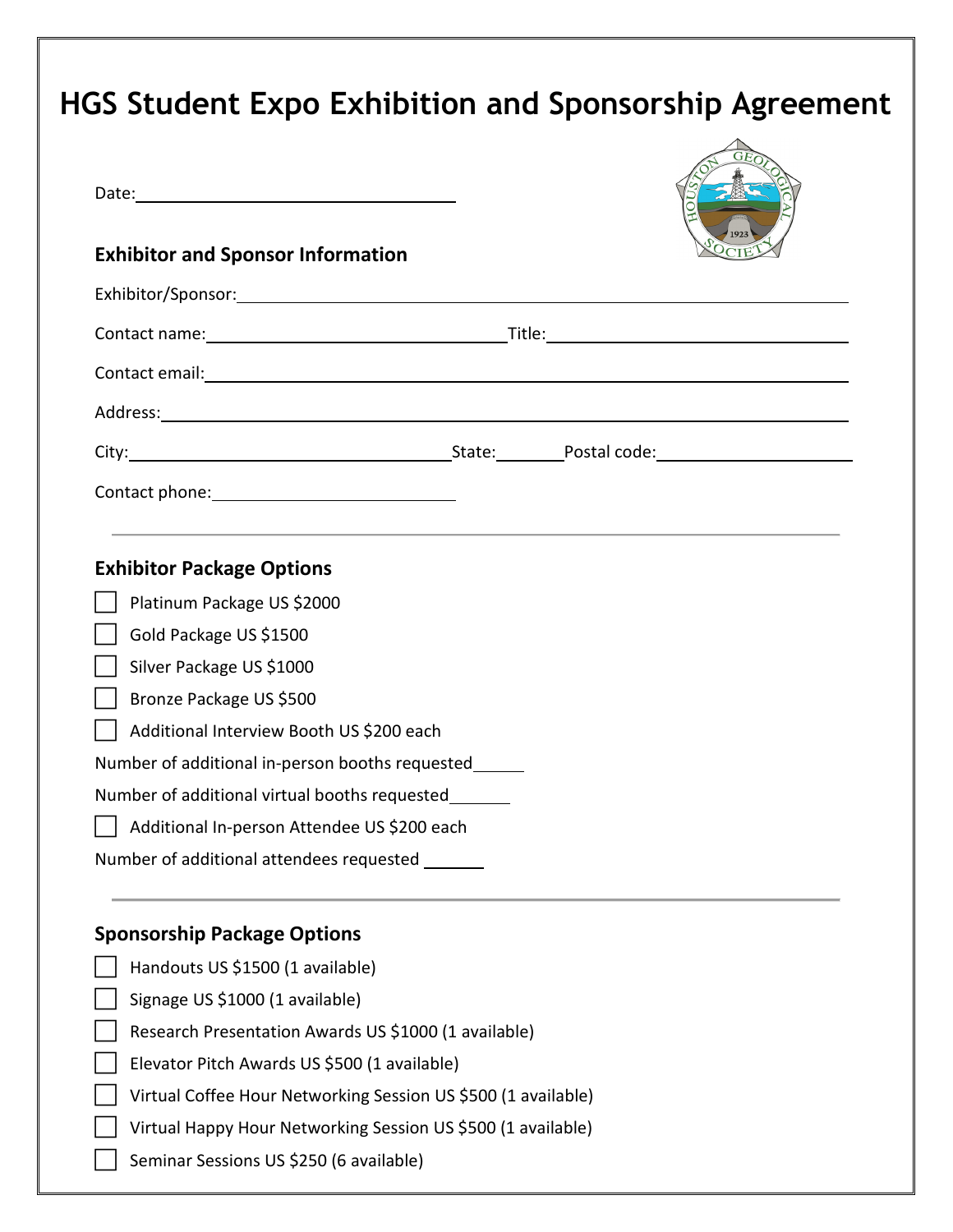## **HGS Student Expo Exhibition and Sponsorship Agreement**

### **Payment Details**

### **Terms of agreement:**

50% of payment is due immediately, the second 50% is due no later than **August 14, 2021**. Fulfillment cannot be guaranteed without payment in full.

| Agreement total (US \$): |                       | 50% Deposit amount (US \$) |               |
|--------------------------|-----------------------|----------------------------|---------------|
| Credit Card              | $\vert$ $\vert$ Check | Invoice (Net 30)           | Wire Transfer |

Please direct questions and submit all completed forms to [office@hgs.org.](mailto:office@hgs.org)